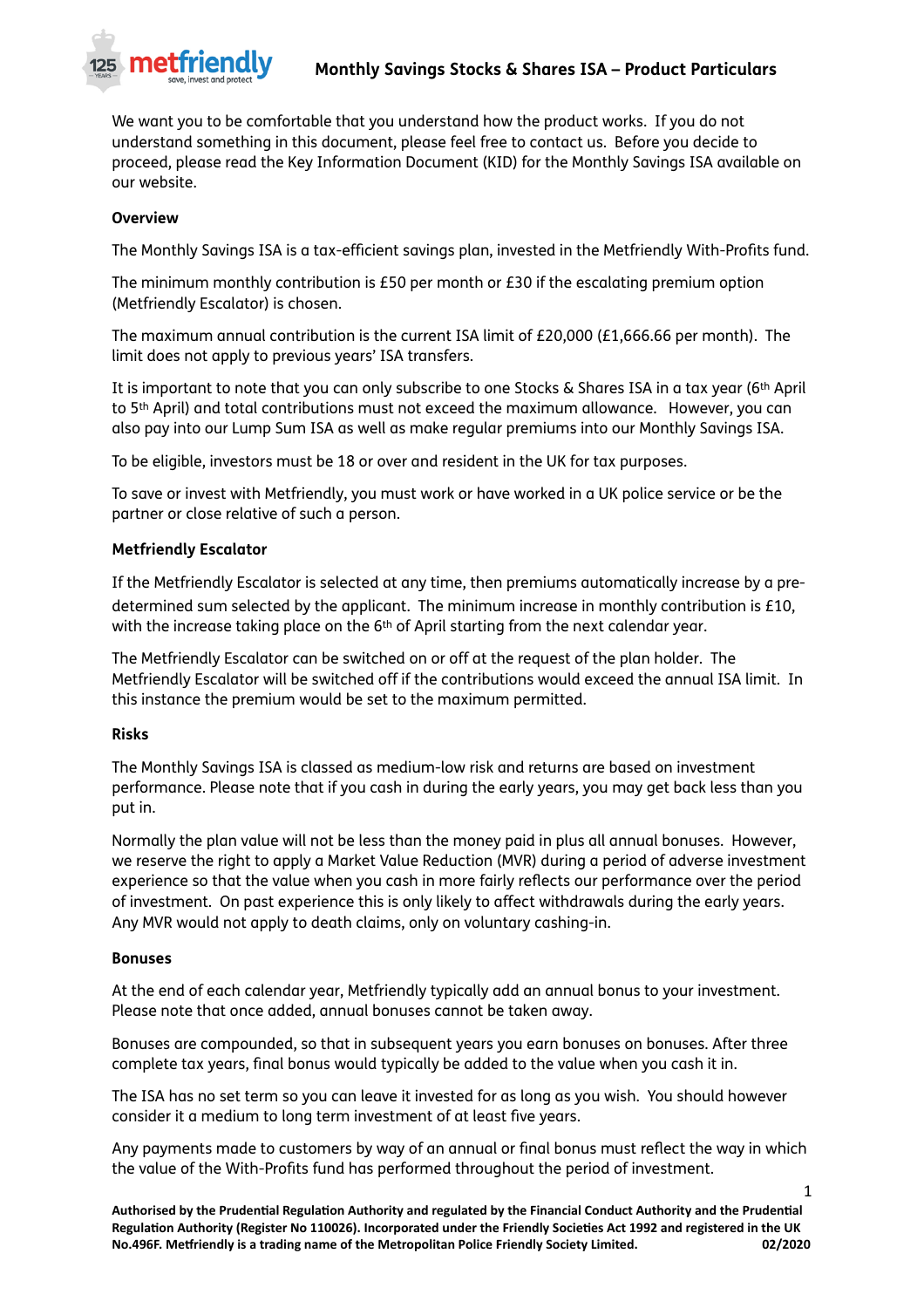

# **Metfriendly With Profits Fund**

With-profits investments are a method of providing a saver with access to a fund which aims to provide consistent, stable returns on savings over the medium to long term.

# **How does the With-Profits Fund work?**

The premiums we collect from with-profits members are pooled together into Metfriendly's With-Profits fund. We use three fund managers to manage most of the with-profit assets. These include bond funds, a cash fund, a multi asset fund and property funds. Approximately half of the fund's return-seeking assets are invested in a "multi-asset" fund with a broad spread of investment risk, approximately a third in corporate bonds with the remaining assets invested in three different commercial property funds and cash.

By spreading our investments this way, Metfriendly is not solely dependent on one market. For instance, if the value of the stock market were to go down but other investments go up then one effect would offset the other.

#### **Smoothing**

We aim to avoid large changes in the amounts paid on comparable plans from year to year. This is known as "smoothing" and is designed to protect members from some of the sudden movements in the stock-market. In practice, smoothing means that we hold back some of the high investment returns from the good years and use them to boost with-profits payments in years when returns are lower.

#### **Guarantee Period**

The Guaranteed annual bonus rate applies to contributions made in the tax year of commencement. After this, annual bonus rates will be declared at the end of each calendar year and will apply to contributions received, with no advance guarantee. Please see our website for further details.

#### **Tax**

There is no liability for Income or Capital Gains Tax during the life of the plan, nor on cashing it in. Your ISA should not be taken into account when completing your Tax Return.

A payment on death would be paid into your estate which may be subject to Inheritance Tax.

This information is correct to the best of Metfriendly's knowledge at the time of printing; however, any aspect of tax treatment could be changed by the Government at any time. In case of doubt you are strongly encouraged to seek advice on tax matters.

# **Transfers**

You can transfer a Cash, Stocks & Shares or Innovative Finance ISA to us from another provider and only contributions in the current tax year (6<sup>th</sup> April to 5<sup>th</sup> April) will count towards your annual limit.

#### **Withdrawing**

You can invest for as long as you want as there is no fixed term or maximum age limit. You can contact us at any time to cash in part, or all your plan. Penalties will apply for withdrawals within 24 months of commencement. The minimum partial withdrawal is £500 and you must leave at least £1,000 invested.

2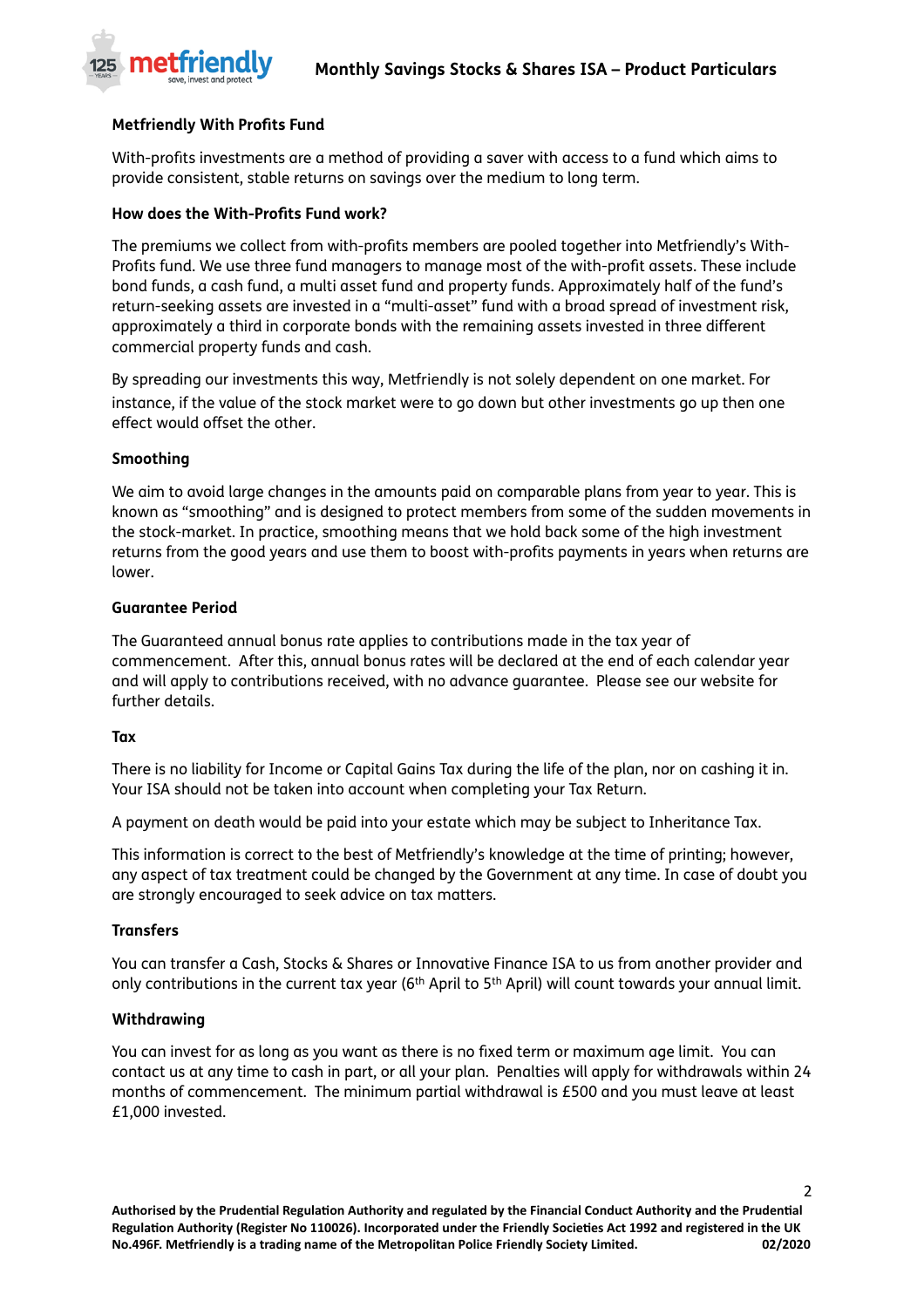

To make a full or partial withdrawal please call us on 01689 891454. Alternatively, you can e-mail us at [info@metfriendly.org.uk](mailto:info@metfriendly.org.uk) from your police e-mail address detailing your request and providing bank or building society account details (in your name) where the funds can be paid.

Requests received by midday Friday are normally credited to your account the following Wednesday. Where there is an intervening public holiday, different arrangements may apply.

# **Charges**

Charges apply on the withdrawal or transfer of funds during the first 24 months of opening the plan.

| $0 - 12$ months  | 5% |
|------------------|----|
| $13$ – 24 months | 3% |
| Thereafter       | 0% |

However, during times of adverse market conditions, Metfriendly reserve the right to also apply a Market Value Reduction (MVR) so that the value when you cash in more fairly reflects our performance over the period of investment.

#### **Insurance Benefits**

Upon death the current value of your plan will be paid to your estate. If this occurs, withdrawal charges will not apply. Also, the death benefit would not be reduced by any applicable MVR.

#### **Contact Details**

Address - Metfriendly, Central Court, Knoll Rise, Orpington, Kent, BR6 0JA

Phone – 01689 891 454

e-mail – [info@metfriendly.org.uk](mailto:info@metfriendly.org.uk) Website – [www.metfriendly.org.uk](http://www.metfriendly.org.uk)